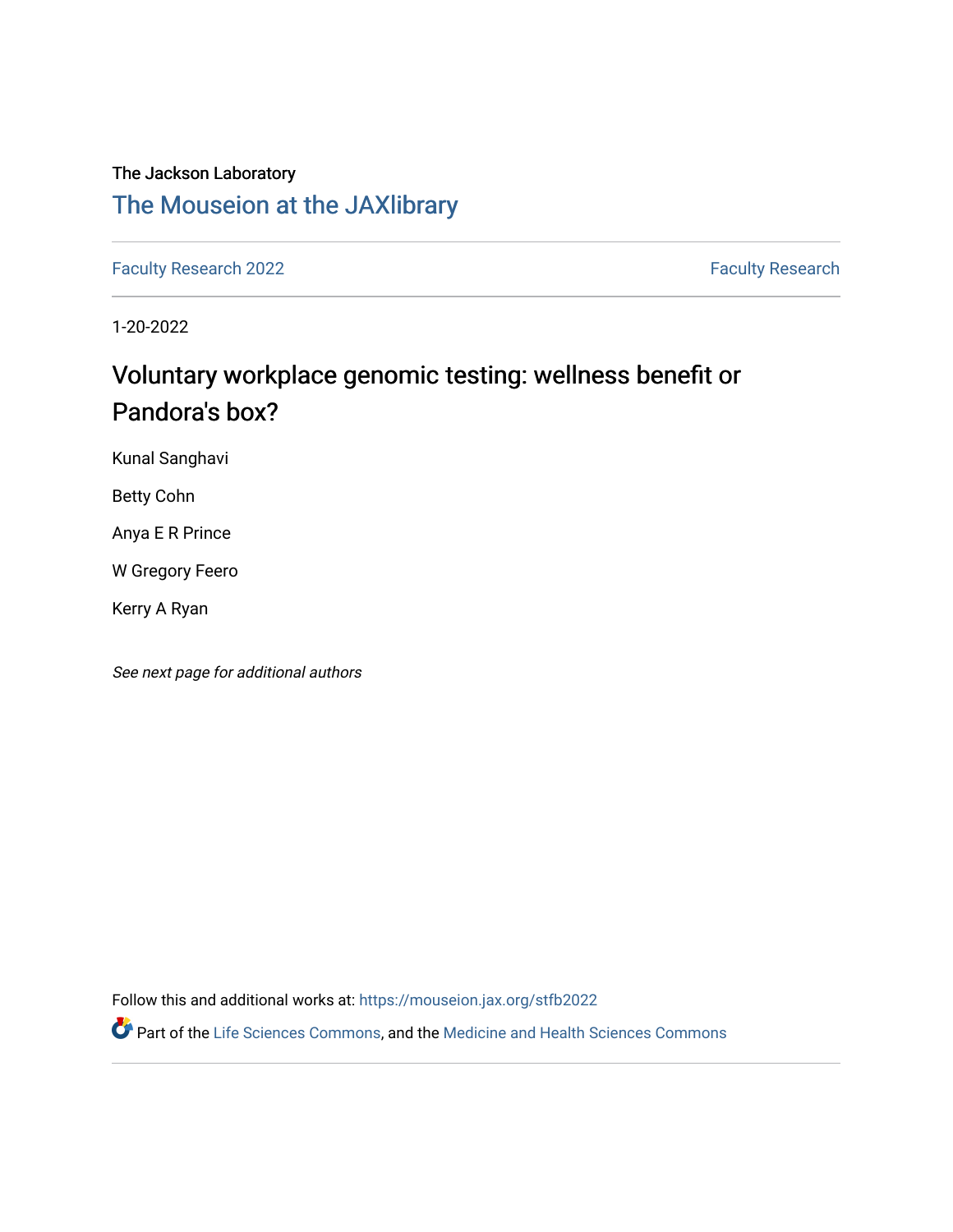# Authors

Kunal Sanghavi, Betty Cohn, Anya E R Prince, W Gregory Feero, Kerry A Ryan, Kayte Spector-Bagdady, Wendy R Uhlmann, Charles Lee, J Scott Roberts, and Debra J H Mathews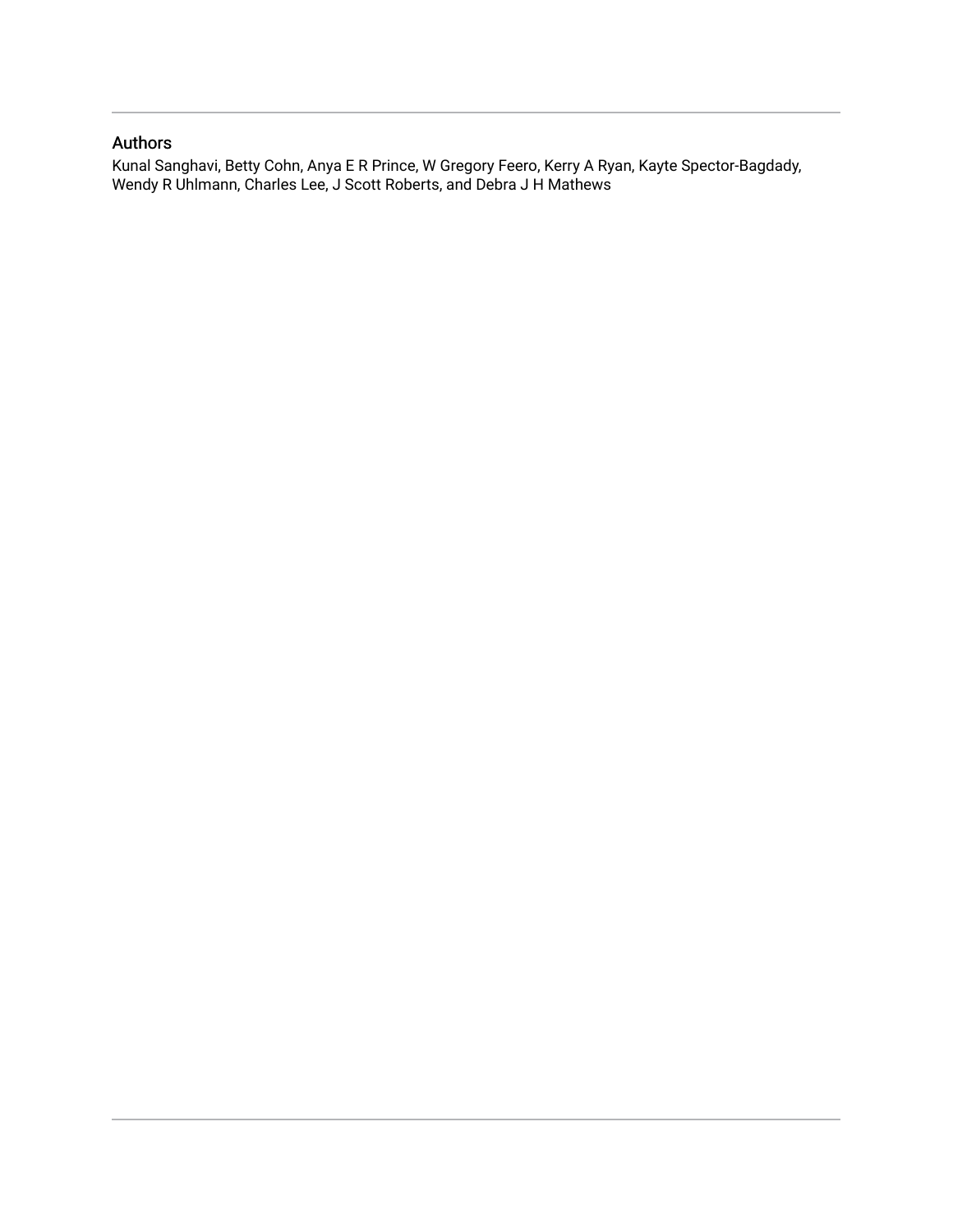#### Check for updates

# PERSPECTIVE **OPEN** Voluntary workplace genomic testing: wellness bene[fi](http://crossmark.crossref.org/dialog/?doi=10.1038/s41525-021-00276-8&domain=pdf)t or Pandora's box?

Ku[n](http://orcid.org/0000-0002-9996-9414)al Sanghavi<sup>1,11</sup>, Betty Cohn <sup>1</sup>,<sup>[2](http://orcid.org/0000-0002-9996-9414),11</sup>, Anya E. R. Prince<sup>3</sup>, W. Gregory Feero<sup>4</sup>, Kerry A. Ryan<sup>5</sup>, Kayte Spector-Bagdady<sup>5,6</sup>, Wendy R. Uhlmann<[s](http://orcid.org/0000-0002-4897-7617)up>5,7</sup>, Charles Lee<sup>1,8</sup>, J. Scott Roberts<sup>5,9</sup> and Debra J. H. Mathews  $\mathbb{R}^{2,10}$  $\mathbb{R}^{2,10}$  $\mathbb{R}^{2,10}$ 

Consumer interest in genetic and genomic testing is growing rapidly, with more than 26 million Americans having purchased direct-to-consumer genetic testing services. Capitalizing on the increasing comfort of consumers with genetic testing outside the clinical environment, commercial vendors are expanding their customer base by marketing genetic and genomic testing services, including testing for pharmacogenomic and pathogenic variants, to employers for inclusion in workplace wellness programs. We describe the appeal of voluntary workplace genomic testing (wGT) to employers and employees, how the ethical, legal, and social implications literature has approached the issue of genetic testing in the workplace in the past, and outline the relevant legal landscape. Given that we are in the early stages of development of the wGT market, now is the time to identify the critical interests and concerns of employees and employers, so that governance can develop and evolve along with the wGT market, rather than behind it, and be based on data, rather than speculative hopes and fears.

npj Genomic Medicine (2022) 7:5 ; https://doi.org/10[.1038/s41525-021-00276-8](https://doi.org/10.1038/s41525-021-00276-8)

Consumer interest in genetic and genomic testing is growing rapidly, with more than 26 million Americans having purchased direct-to-consumer (DTC) genetic testing services<sup>[1](#page-6-0)</sup>. The global consumer genetic testing market is anticipated to exceed \$2.5 billion by  $2025^{1-4}$  $2025^{1-4}$  $2025^{1-4}$  $2025^{1-4}$  $2025^{1-4}$ . Capitalizing on the increasing comfort of consumers with genetic testing outside the clinical environment, commercial vendors are expanding their customer bases by marketing genetic and genomic testing services, including testing for pharmacogenomic and pathogenic variants, to employers for inclusion in workplace wellness programs. For the purposes of this paper, voluntary workplace genomic testing (wGT) refers to both genetic and genomic testing offered by vendors through voluntary workplace wellness programs, as the full range of testing offered through such programs has not been robustly studied to date. Workplace wellness programs commonly include features like health risk assessments, biometric testing and screening, smoking cessa-tion programs, and gym and health-club memberships<sup>[5](#page-6-0)</sup>. We describe the potential appeal of wGT to employers and employees, how the ethical, legal, and social implications (ELSI) literature has approached the issue of workplace genetic testing in the past, and outline the current relevant legal landscape in the United States (US). Given that we are in the early stages of development of the wGT market, now is the time to identify the critical interests and concerns of employees and employers, so that governance can develop and evolve along with the wGT market, rather than behind it, and be based on data and evidence, rather than speculative hopes and fears.

# THE APPEAL OF GENETIC TESTING AS A WELLNESS BENEFIT

In the US, employers often take keen interest in the health of their employees because most Americans receive their health insurance through their workplace<sup>[6](#page-6-0)</sup>. Further, many employers are selfinsured or self-funded, choosing to directly finance some or all of their employee health services and benefits instead of purchasing health insurance for employees, meaning that the employer is financially responsible for the healthcare claims of their employees. According to the 2020 Employer Health Benefits Survey published by the Kaiser Family Foundation, 67% of employees across all surveyed firms were in a self-funded plan. At firms with 5000 or more employees, 94% of employees were in a self-funded plan<sup>7</sup>. Furthermore, employer-sponsored health plans cover more than 157 million people in the  $US<sup>8</sup>$  $US<sup>8</sup>$  $US<sup>8</sup>$ . .

Advances in genetic medicine have improved our ability to predict, prevent, and treat certain genetic conditions<sup>[9](#page-6-0)-11</sup>. DTC testing, elective return of actionable "secondary" findings (e.g., hereditary cancers and certain cardiovascular conditions) following genomic testing according to American College of Medical Genetics and Genomics (ACMG) guidelines, and expanded efforts to engage family members after a patient's genetic diagnosis (cascade screening) are increasing the numbers of individuals receiving genetic and genomic test results $12-14$  $12-14$  $12-14$ . wGT could push these numbers higher, especially among generally younger and healthier populations who may not have cause or opportunity to pursue genetic testing through a clinical care infrastructure. Those who promote wGT suggest that such testing has the potential to lower employer healthcare costs as a result of: (1) employees becoming more informed about disease risks, making lifestyle changes, increasing preventive screenings or pursuing other



<sup>&</sup>lt;sup>1</sup>The Jackson Laboratory for Genomic Medicine, Farmington, CT, USA. <sup>2</sup>Berman Institute of Bioethics, Johns Hopkins University, Baltimore, MD, USA. <sup>3</sup>University of Iowa College of Law, Iowa City, IA, USA. <sup>4</sup>Maine-Dartmouth Family Medicine Residency, Augusta, ME, USA. <sup>5</sup>Center for Bioethics and Social Sciences in Medicine, University of Michigan, Ann Arbor, MI, USA. <sup>6</sup>Department of Obstetrics & Gynecology, Center for Bioethics and Social Sciences in Medicine, University of Michigan, Ann Arbor, MI, USA. <sup>7</sup>Department of Internal Medicine, Division of Genetic Medicine; Department of Human Genetics, University of Michigan School of Medicine, Ann Arbor, MI, USA. <sup>8</sup>Precision Medicine Center, The First Affiliated Hospital of Xi'an Jiaotong University, 277 West Yanta Rd., Xi'an 710061 Shaanxi, China. <sup>9</sup>Department of Health Behavior and Health Education, School of Public<br>Health, University of Michigan, Ann Arbor, MI Sanghavi, Betty Cohn. <sup>⊠</sup>email: [dmathews@jhu.edu](mailto:dmathews@jhu.edu)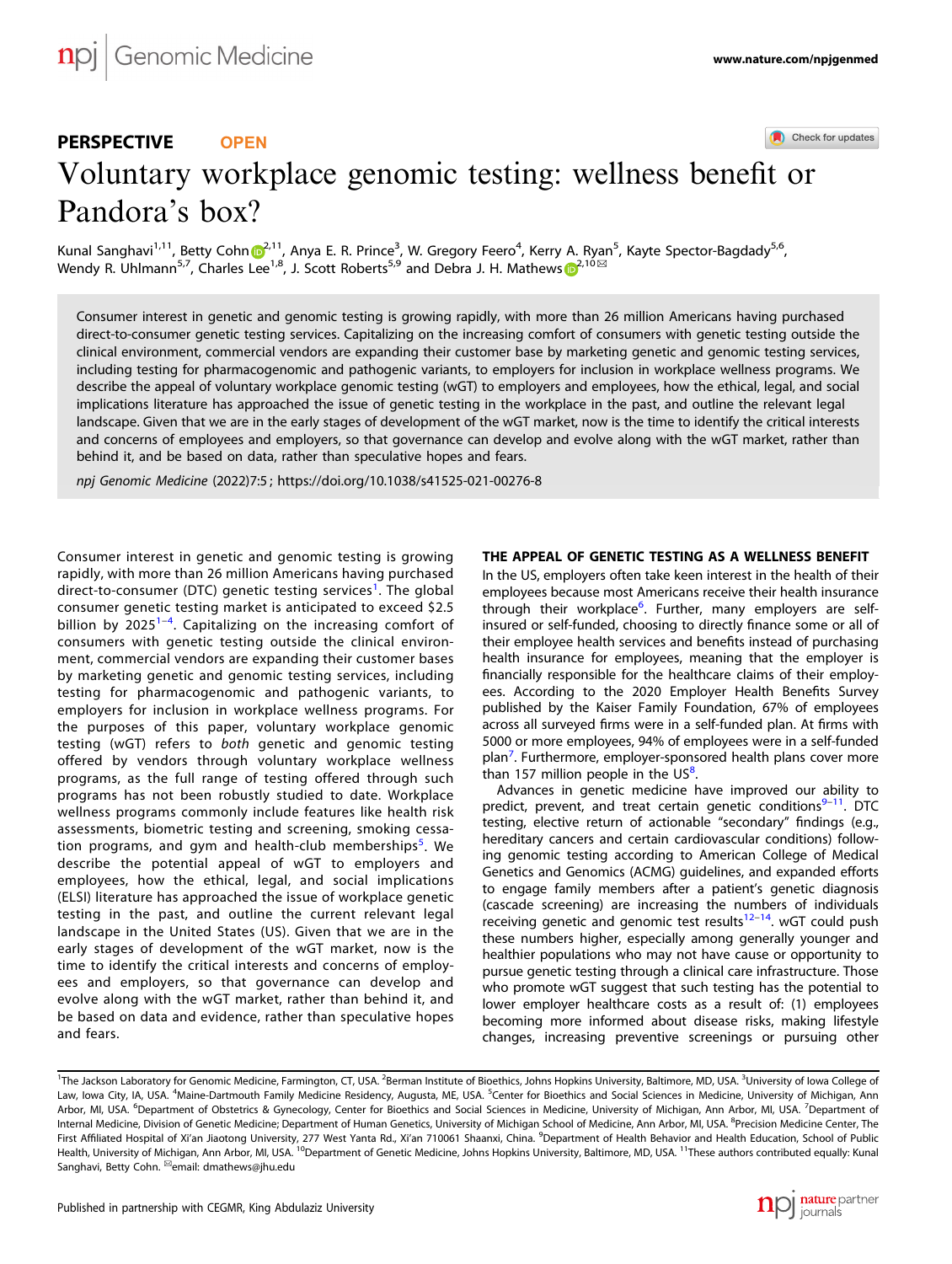interventions to reduce disease risks<sup>15</sup>; and (2) employers using aggregate employee test data to add other benefits that could potentially mitigate disease risks<sup>16</sup>.

2

A number of commercial vendors are marketing wGT services to employers<sup>[17](#page-6-0)</sup>; however, it is currently unknown how many companies are actually offering wGT within their workplace wellness programs, what kind of testing is being offered, and whether the programs include services beyond mere testing, such as pre- or post-test genetic counseling. Further, little is known about employers' motivations to provide wGT or how they access and utilize the resulting aggregate data. What we do know comes largely from press releases and media reports $18,19$  $18,19$ . For example. executives at some US companies offering wGT have described this offering as "creating goodwill" with employees and being "a differentiator" that sets them apart from competing employers $20$ . However, we have only limited data in the US or elsewhere on employee perspectives and concerns about wGT that would enable us to evaluate such claims $2^1$ .

In a recent survey of employees at a biomedical research institution in the US, participants provided their views on wGT after being presented with three hypothetical scenarios for accessing genetic testing: (1) in the participant's doctor's office; (2) a workplace setting, and (3) via DTC testing. Of the 594 respondents, 70% of respondents indicated that they would prefer genetic testing in the workplace over a doctor's office or DTC setting, though the survey did not solicit rationale. In addition, over 60% of respondents wanted to know about relevant laws and policies in place to protect their privacy and confidentiality $21$ . It is important to note that the participants in this study were employed at a biomedical research institution that specifically focuses on genomics, and their views may not be representative of the broader population of employees' views towards wGT. Further research is needed with employees at a range of diverse organizations. Previous research on employee perspectives regarding wGT found that employees have a desire to learn about their genetic information, and want a choice regarding who controls, stores, and has access to their genetic information $^{22}$ . For example, in one survey of university health center employees, respondents expressed strong interest in learning about their own genetic information while also rating privacy and confidentiality protections as very important $^{22}$ . The participants also indicated that including this information in their employee health records and insurance files was unacceptable, as was using their identifiable information in genetic research $^{22}$  $^{22}$  $^{22}$ .

Additionally, a 2017 Wamberg Genomic Consumer Survey of 536 US consumers with employer-sponsored health insurance reported that 65% of employees would be interested in genetic testing if their employers offered easy and affordable access with strict privacy and data ownership control, allowing test result access only to the employee and their doctor $2^3$ . This latter stipulation underscores the privacy concerns employees have about wGT. Regardless of context, it remains the case that many people and policies, including the Genetic Information Nondiscrimination Act (GINA), regard genetic information as a unique category of health information, in that it is intrinsic, predictive, probabilistic, and has relevance for close genetic relatives<sup>[24](#page-6-0)</sup>. In part due to these characteristics, policies providing consumer protection specific to genetic information enjoy broad support $25$ .

# HISTORICAL PERSPECTIVES ON GENETIC TESTING IN THE **WORKPLACE**

While wGT is a relatively new phenomenon, employer use of genetic testing and screening (and associated ethical analysis of the practice) has been ongoing since at least the 1990s, with an initial focus on genetic monitoring and genetic vulnerability screening to mitigate employee risk to workplace hazards $6,26-28$  $6,26-28$  $6,26-28$  $6,26-28$ . While the terms are sometimes used interchangeably, genetic

monitoring includes frequent employee testing to determine the effects of toxic substances on employee health (e.g., DNA testing to measure carcinogen exposure to assess cancer risk) $^{29}$ , whereas genetic vulnerability screening includes testing an unselected group of employees once to identify workers with genetic susceptibilities that might make them more vulnerable to harm in the workplace (e.g., G6PD deficiency that increases sensitivity to oxidative stress, or sickle cell carriers who face increased risk in hypoxic environments) $26,27$  $26,27$ . Since these very early experiences, concerns have been raised about the ELSI of such testing $30$ , and these potential issues have increased with the expansion of genetic knowledge gained over the intervening decades.

A main ethical concern raised by historical workplace genetic vulnerability screening is that while employers argued that this screening could enable them to safeguard against workplacerelated illness, it might also enable them to avoid legal liability for illnesses resulting from workplace hazards that could be attributed to an employee's genetic predisposition<sup>26</sup>. Additionally, due to the newfound knowledge of genetic causes for some diseases, ethicists also raised the concern that this information could be used to discriminate against historically marginalized populations (e.g., by mandating sickle cell testing), and that a positive screening result could both facilitate discrimination and exacer-bate stigma<sup>[28](#page-6-0)</sup>. Historically, some organizations, including parts of the US military, tested individuals for sickle cell trait (SCT), for example, to restrict access to certain kinds of military service and benefits for individuals found to have the trait. However, due to conflicting evidence on the relationship between SCT and jobrelated risks, and concerns about genetic and racial discrimination, the testing as originally practiced was discontinued<sup>[31](#page-6-0)</sup>. Furthermore, potential false positive and false negative screening results (the latter of which were more common in early genetic screening/testing) exacerbated these concerns<sup>28</sup>.

Early discussions of genetic vulnerability screening in the workplace raised the possibility that such screening could be completed as part of the pre-employment hiring process, similar to pre-employment use of other medical information and testing. The Americans with Disabilities Act (ADA), which was passed in 1990, regulates pre-employment medical testing in order to limit the potential for discrimination<sup>32</sup>. Several key legal cases have demonstrated the potential for discrimination and unethical use of screening for genetic conditions in the workplace<sup>[6](#page-6-0)</sup>. In Norman-Bloodsaw v. Lawrence Berkeley Labs (1998), employees sued their employer for medical testing of employee blood and urine samples without their knowledge or consent. In addition to broad syphilis testing of employees, Black employees had been tested for sickle cell carrier status, and women had been tested for pregnancy. The 9th Circuit Court of Appeals reversed summary judgment for the defendants on the grounds of the 4th Amendment's prohibition of unreasonable searches and seizures. Additionally, the court held that Title VII of the Civil Rights Act (which prohibits employment discrimination based on race, color, religion, sex, and national origin), allowed the plaintiff's claims that they should not be forced to undergo genetic testing by an employer during the pre-screening process<sup>[33](#page-6-0)</sup>. Perhaps the most prominent case is the Equal Employment Opportunity Commission's (EEOC) 2001 suit against the Burlington Northern Railway Company alleging violations of the  $ADA^{34-36}$  $ADA^{34-36}$  $ADA^{34-36}$  $ADA^{34-36}$  $ADA^{34-36}$ . Burlington Northern had been requiring blood samples from all employees who claimed they developed work-related carpal tunnel syndrome to determine whether they had a rare genetic predisposition to this condition, a finding that might help the employer avoid worker compensation claims costs. However, the company did not tell their employees that their samples would be used for genetic testing<sup>6,27,29,37</sup>. This case settled for \$2.2 million<sup>38</sup> and demonstrates the financial risk employers may face for inappropriate use of genetic testing. While this is critical background for a discussion of genetic and genomic testing in the workplace, it is important to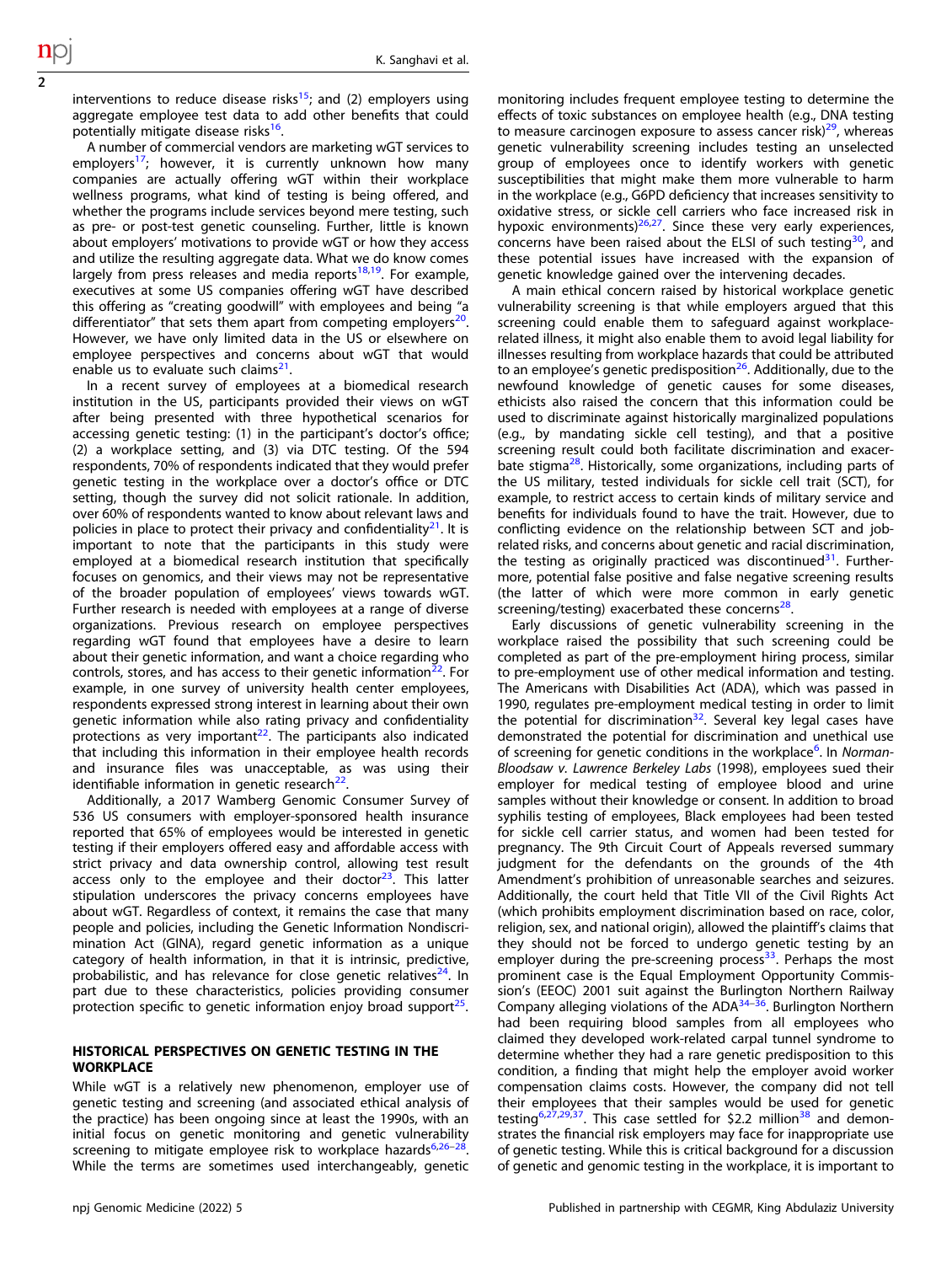note that how we use the language of wGT has changed dramatically since this early experience.

#### GENETIC TESTING WITHIN WORKPLACE WELLNESS PROGRAMS

In the 1970s, employers began offering workplace wellness programs promoting healthy behaviors among their employees $3<sup>5</sup>$ to reduce health costs and to improve employee well-being and work productivity. The Health Insurance Portability and Accountability Act (HIPAA) in 1996 and Affordable Care Act (ACA) in 2010 set rules allowing for the use of workplace wellness programs. While both these laws prohibit health plans from adjusting premiums based on health status, they have an exception for wellness programs. The laws arguably encourage wellness programs by allowing employers to incentivize employee participation. After the implementation of the ACA, some wellness programs offer incentives or impose penalties that are equal to 30% of the cost of health insurance premiums under the employer's plan, and as high as 50% for smokers. This can translate to the gain or loss of thousands of US dollars for individuals and families alike $16,40$ , raising concerns that these programs can be coercive $41$ .

wGT could fit well into workplace wellness programs since genetic and genomic testing may offer employees the opportunity to identify genetic risks and mitigate or prevent future disease (and potentially, associated healthcare costs). Indeed, a growing number of employers are offering, or considering offering, wGT as part of their wellness programs<sup>17,20</sup>. However, wGT brings with it both previously identified and new ELSI concerns. In response, some ELSI researchers focusing on genetic testing in the workplace have shifted their work from genetic monitoring and vulnerability screening to employee workplace wellness programs $42$ . Given that the US differs with respect to the structure of health insurance and healthcare as compared to other countries, many issues in this space are of unique concern in the US. Differences such as the lack of a national health system, very high healthcare costs, the fragmentation of rules of healthcare regulation, and the distribution of insurers and employers across a large number of states, shape risks, benefits, and incentives for such programs.

Beyond the narrow category of workplace wellness programs that offer genetic testing, workplace wellness programs generally inspire critique. While many employers argue that workplace wellness programs can lead to healthier employees and lower costs for employers, this is not necessarily supported by currentlyavailable data $41,43$  $41,43$ . Studies and critiques of these programs have suggested that they do not address key employer concerns such as absenteeism<sup>[44](#page-6-0)</sup>, healthcare coverage costs, or unhealthy employee behavior<sup>38,45</sup>, but rather serve to shift the cost of healthcare coverage from employers to employees<sup>[46](#page-6-0)</sup> by establishing rewards/penalties linked to health insurance premium levels. Additionally, there is worry that employees may forgo any concerns about the long-term risks associated with wellness programs (e.g., related to privacy and discrimination) in order to benefit from near-term financial incentives or to avoid penalties. Many of these overall concerns raised by workplace wellness programs could also apply to wellness programs that include wGT.

One issue unique to wGT relates to genetic privacy. The public are wary of potential misuse of their genetic information—public polling in 2018 revealed that 47% of respondents who had undergone DTC genetic testing (or whose family members had done so) expressed concerns about genetic privacy<sup>47</sup>. Genetic testing within an employment setting itself could potentially heighten these privacy concerns if there is not adequate protection for employees' information and employment $^{26}$ .

# LEGAL LANDSCAPE

In 2008, the US Congress passed GINA, a law prohibiting employers from using genetic information, broadly defined, for decisions regarding hiring, firing, promotion, or length of employment<sup>48</sup>. The law also prohibits covered health insurers from setting eligibility and premium or contribution amounts for health insurance based on genetic information. It does not, however, provide protections in the contexts of disability, long-term care, or life insurance $^{27}$ . Notably, GINA prohibits employers and health insurers from collecting genetic information; however, there are exceptions to this rule for certain cases, including monitoring one's genetic information for changes due to exposure of toxic substances in the workplace and for voluntary workplace wellness programs<sup>49</sup>. Current GINA regulations generally state that a program is only voluntary if there is no incentive or penalty associated with providing genetic information to the employer<sup>[50](#page-6-0)</sup>. Additionally, GINA only allows employers to access aggregate genetic information (rather than individual-level data) collected from employees in the wellness program. However, as is discussed further below, there have been recent efforts by regulators and Congress alike to alter this rule. While there are several other federal laws and policies that provide protections for employees in the context of voluntary workplace wellness programs, they are not specific to one's private genetic information (see Table [1\)](#page-5-0) (e.g., ADA, HIPAA, etc.)<sup>[33](#page-6-0),[51](#page-6-0)</sup>.

Currently, it is unclear whether the complex web of federal and state laws that regulate medical information privacy, discrimination, and group health insurance coverage in employment—such as GINA, the ACA, the ADA, and HIPAA—actually ensure employee protections against inappropriate use or misuse of wGT by employers and insurance carriers<sup>[25,52](#page-6-0)[,53](#page-7-0)</sup>, such as accessing individual test results to inform employment decisions or increase life insurance premiums due to genetic predispositions.

Efforts have been made to put legal guardrails around the use of genetic information in employment and insurance markets to provide some protections for individuals<sup>[40](#page-6-0)</sup>. However, many commentators feel these efforts have been inconsistent and inadequate $^{27}$ . The international landscape is unclear, as there is little relevant literature to date on wGT as described in this paper, and what literature exists is not recent<sup>[54](#page-7-0)</sup>.

#### EMERGING POLICIES

While experts recognize the potential benefits of wGT (e.g., testing for clinically-actionable mutations) for the employers' overall preventive health strategy<sup>55</sup>, it is not yet clear if the benefits outweigh the risks for employees. In the absence of federal regulation providing guidance for employers or protections for employees there is some support for voluntary guidelines $6,42$ regarding implementation of wGT. For example, a 2010 statement by the American College of Occupational and Environmental Medicine (ACOEM) on Genetic Screening in the Workplace, argues that while genetic testing of the sort being offered through wGT has the potential to inform prevention and treatment approaches by way of pharmacogenomic, susceptibility, and diagnostic testing, it must be paired with guiding ethical and legal principles, scientific validity of wGT tests, and discussion of results with a trained health professional<sup>[56](#page-7-0)</sup>.

Congress waded into the debate in 2017, with the introduction of HR 1313<sup>[57](#page-7-0)</sup>. This bill would have allowed employers to incentivize or penalize employees for their decisions to disclose genetic information in a wellness program. The allowable incentive or penalty would have been up to 30% of health coverage costs, thus mirroring current incentives allowed by the ACA for general wellness programs. Additionally, it arguably would have allowed employers to collect individual-level data about employees' private genetic or medical information within the context of a voluntary wellness program $58$ . This would have thus significantly diminished employees' genetic privacy rights. Professional societies such as the American Society of Human Genetics (ASHG) and the ACMG opposed this bill that sought to exempt workplace wellness programs from GINA and the ADA<sup>59,60</sup>.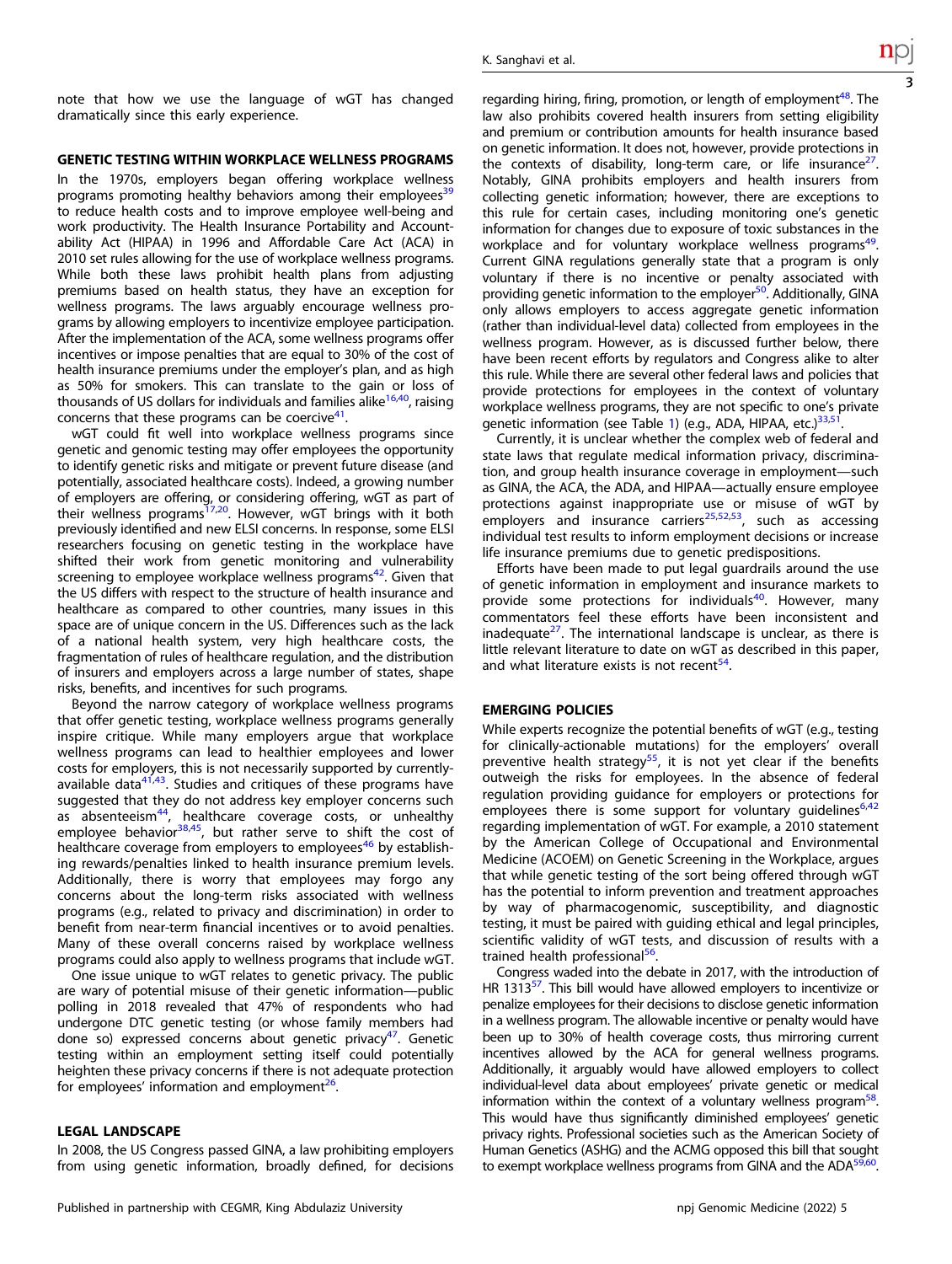<span id="page-5-0"></span>

| US laws regulating workplace wellness programs.<br>Table 1. |                                                                                                                                                                                                                                                                                                                                                                                                                                                                                                                                                                                                                                                                                |
|-------------------------------------------------------------|--------------------------------------------------------------------------------------------------------------------------------------------------------------------------------------------------------------------------------------------------------------------------------------------------------------------------------------------------------------------------------------------------------------------------------------------------------------------------------------------------------------------------------------------------------------------------------------------------------------------------------------------------------------------------------|
| Law                                                         | Legal protections                                                                                                                                                                                                                                                                                                                                                                                                                                                                                                                                                                                                                                                              |
| (HIPAA) (1996)                                              | Health Information Portability and Accountability Act ● HIPAA's Privacy Rule safeguards the privacy of protected health information, but only covers<br>healthcare providers, health plans, health care clearinghouses and their business associates.<br>If the employer's health plan is administering the workplace wellness program, HIPAA's<br>Privacy Rule would apply<br>• Another part of HIPAA creates antidiscrimination laws related to setting premiums on the<br>basis of health status (discussed further under the ACA)                                                                                                                                          |
| Affordable Care Act (ACA) (2010)                            | • The ACA amended HIPAA to alter its antidiscrimination protections<br>• Together, the laws prohibit group and individual health plans from considering an<br>individual's health status when setting premiums; however, there is an exception for<br>wellness programs<br>• The ACA set the allowable amount wellness programs can leverage as an incentive/penalty<br>for participation at 30% of the cost of the health plan (50% for smoking cessation programs)<br>• The ACA and HIPAA set other rules for wellness programs, depending on the type of<br>program, like who it must be offered to and how often a participant must be able to qualify<br>for an incentive |
| Americans with Disabilities Act (ADA) (1990)                | • The ADA restricts an employer from collecting medical information about an employee,<br>with some exceptions<br>• One exception is for voluntary wellness programs<br>● Voluntary is not defined by law and there has been debate about what the rules regarding<br>allowable incentives should be                                                                                                                                                                                                                                                                                                                                                                           |
| Genetic Information Nondiscrimination Act<br>(GINA) (2008)  | • GINA prohibits employers from collecting genetic information, with some exceptions<br>• One exception is for <i>voluntary</i> wellness programs<br>However, unlike the ADA, GINA defined voluntary to state that no incentives could be<br>offered to provide genetic information<br>• GINA prohibits employers from accessing individual-level genetic data in wellness<br>programs; they can only access aggregate data                                                                                                                                                                                                                                                    |

Finally, the EEOC under the Trump Administration proposed rules that would have altered the protections of GINA in regard to workplace wellness programs<sup>[61](#page-7-0)</sup>. For example, the proposed rules would have allowed rewards to incentivize individuals to share their genetic information, thus increasing concerns about coercion and the risks of breaches of privacy and the possibility of discrimination for employees. Of note, employers would not be required to share the type of employee health information they would be privy to or how they would use the information.

However, as of July 2021, any further action on these proposed rules has been paused by the Biden Administration<sup>[62](#page-7-0)</sup>.

## THE NEED FOR FURTHER ELSI RESEARCH ON WGT

While two existing commentaries discuss  $WGT^{17,63}$  $WGT^{17,63}$  $WGT^{17,63}$  $WGT^{17,63}$  and address many of the concerns highlighted above<sup>55,64</sup>, they focus primarily on the vendors offering the testing and the employers contracting with them. One of these, Stakeholders Assessing Genetics with Employers (SAGE), is a 2019 federally-funded project that provides some framework and context for conducting research on wGT<sup>[63](#page-7-0)</sup> and created a checklist for employers considering wGT. The four areas for consideration are: (1) Defining wellness program goals; (2) Specific types of genetic tests to be offered to employees; (3) Legal and policy considerations to mitigate liability risks and choosing a reputable vendor; and (4) Types of evidence employers should request to ensure that their wGT goals are achieved. Ultimately, there are many questions to be answered and little published research exploring the intersection of workplace wellness programs and genetic testing<sup>[17,41](#page-6-0)[,65](#page-7-0)</sup>.

Given the expectation that wGT will become more prevalent in the future, there is an urgent need to understand its benefits and risks. There also remains a need for empirical data to address the concerns raised by wGT and potential policy safeguards. It will also be important to understand concrete issues such as whether there are differences in implementing wGT in different settings, including the academic, non-profit, and corporate settings, and within small versus large companies (e.g., in whether or not genetic counseling is offered or how aggregate data are accessed and used). Our group has undertaken an initial step to study the ELSI issues surrounding wGT in real world settings and to elicit the perspectives of a broader repertoire of stakeholders—including employees, employers, and other relevant groups—whose perspectives are necessary for a fully informed view of wGT's risks and benefits. Our current NHGRI-funded mixed-methods study aims to address the gaps in understanding of the wGT landscape and provide much needed empirical data to inform a normative assessment of wGT.

Recognizing that existing studies on wellness programs report minimal short-term benefits and do not account for wGT, our study will provide a comprehensive assessment of wGT from both the employee and employer perspectives—advancing an evidence-based approach to policy and decision making in this area of genetic testing. By undertaking a multifaceted impartial analysis, we hope to provide foundational information and insights to inform decision making for wGT, including (if appropriate) considerations for its implementation, so as to maximize its positive impact on individuals, employers, and society alike, while minimizing harm.

# **CONCLUSION**

Genetic testing offered outside the clinical setting is affordable and accessible to a large proportion of the population. US employers are beginning to offer genetic testing to their employees as part of their voluntary workplace wellness benefits, though it is unclear how widespread this practice is or will become. While this practice is in its infancy, it is important to consider the implications of wGT for clinical care, including outreach to genetic counselors, clinical geneticists, clinical assessment, follow-up, and management. Today's wGT through commercial third-party vendors is substantially different from the historical model focused on genetic monitoring and vulnerability screening. Given this shift, there are new ELSI and policy concerns that have arisen; however, there is little to no research currently being conducted to assess these concerns. At this time, it is still unclear whether Pandora's Box of wGT will produce benefits or risks and for whom. Our hope is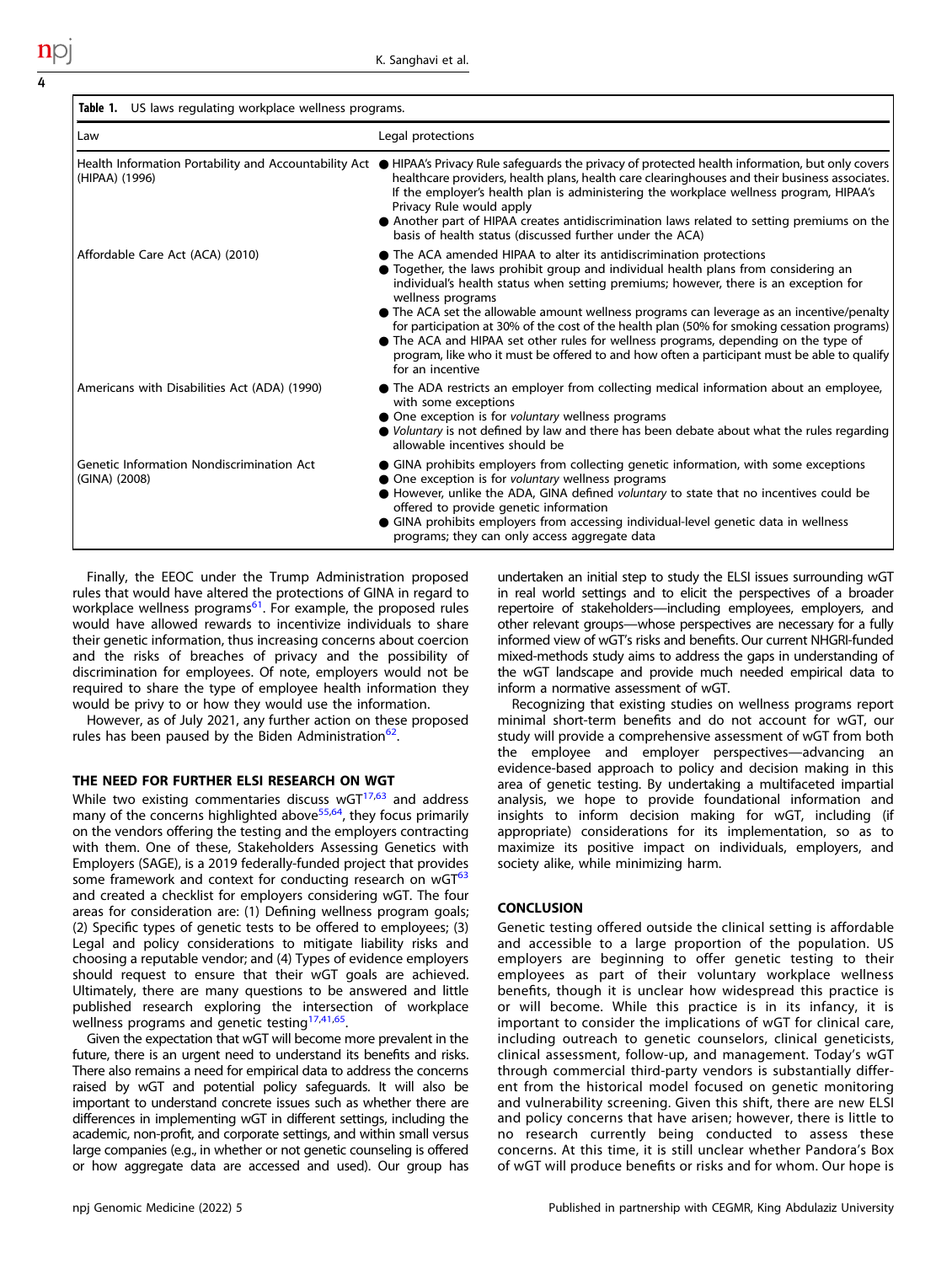<span id="page-6-0"></span>that our study and the work of others will begin to address this question while there is still time to shape the outcome. If wGT becomes more widespread, as we predict, it is critical to have conceptual and empirical analyses of the risks and benefits to inform policy recommendations designed to maximize positive impact on individual health, employers, and society alike, while minimizing harm.

Received: 15 July 2021; Accepted: 9 December 2021; Published online: 20 January 2022

#### REFERENCES

- 1. Regalado, A. More than 26 million people have taken an at-home ancestry test. MIT Technology Review. [https://www.technologyreview.com/2019/02/11/103446/more](https://www.technologyreview.com/2019/02/11/103446/more-than-26-million-people-have-taken-an-at-home-ancestry-test/)[than-26-million-people-have-taken-an-at-home-ancestry-test/](https://www.technologyreview.com/2019/02/11/103446/more-than-26-million-people-have-taken-an-at-home-ancestry-test/) (2019).
- 2. Ugalmugle, S. & Swain, R. Direct-to-consumer genetic testing market size projections—2028. Global Market Insights, Inc. [https://www.gminsights.com/](https://www.gminsights.com/industry-analysis/direct-to-consumer-dtc-genetic-testing-market) [industry-analysis/direct-to-consumer-dtc-genetic-testing-market](https://www.gminsights.com/industry-analysis/direct-to-consumer-dtc-genetic-testing-market) (2020).
- 3. Khan, R. & Mittelman, D. Consumer genomics will change your life, whether you get tested or not. Genome Biol. 19, 120 (2018).
- 4. National Academies of Sciences, Engineering, and Medicine. Exploring the Current Landscape of Consumer Genomics: Proceedings of a Workshop (The National Academies Press, 2020). <https://doi.org/10.17226/25713>.
- 5. Mujtaba, B. G. & Cavico, F. Corporate Wellness Programs: Implementation Challenges in the Modern American Workplace. [https://papers.ssrn.com/](https://papers.ssrn.com/abstract=2352353) abstract=[2352353](https://papers.ssrn.com/abstract=2352353) (2013).
- 6. Brandt-Rauf, P. W. & Brandt-Rauf, S. I. Genetic testing in the workplace: ethical, legal, and social implications. Annu. Rev. Public Health 25, 139–153 (2004).
- 7. 2020 Employer Health Benefits Survey—Section 10: Plan Funding. KFF [https://](https://www.kff.org/report-section/ehbs-2020-section-10-plan-funding/) [www.kff.org/report-section/ehbs-2020-section-10-plan-funding/](https://www.kff.org/report-section/ehbs-2020-section-10-plan-funding/) (2020).
- 8. Health Insurance Coverage of the Total Population. KFF [https://www.kff.org/](https://www.kff.org/other/state-indicator/total-population/) [other/state-indicator/total-population/](https://www.kff.org/other/state-indicator/total-population/) (2020).
- 9. McGuire, A. L. et al. The road ahead in genetics and genomics. Nat. Rev. Genet. 21, 581–596 (2020).
- 10. Evans, J. P., Berg, J. S., Olshan, A. F., Magnuson, T. & Rimer, B. K. We screen newborns, don't we?: realizing the promise of public health genomics. Genet. Med. 15, 332–334 (2013).
- 11. Feero, W. G., Wicklund, C. A. & Veenstra, D. Precision medicine, genome sequencing, and improved population health. JAMA 319, 1979–1980 (2018).
- 12. Miller, D. T. et al. Recommendations for reporting of secondary findings in clinical exome and genome sequencing, 2021 update: a policy statement of the American College of Medical Genetics and Genomics (ACMG). Genet. Med. 23, 1391–1398 (2021).
- 13. Miller, D. T. et al. Correction to: ACMG SF v3.0 list for reporting of secondary findings in clinical exome and genome sequencing: a policy statement of the American College of Medical Genetics and Genomics (ACMG). Genet. Med. 23. 1582–1584 (2021).
- 14. Miller, D. T. et al. ACMG SF v3.0 list for reporting of secondary findings in clinical exome and genome sequencing: a policy statement of the American College of Medical Genetics and Genomics (ACMG). Genet. Med. 23, 1381–1390 (2021).
- 15. Nielsen, D. E., Carere, D. A., Wang, C., Roberts, J. S. & Green, R. C. Diet and exercise changes following direct-to-consumer personal genomic testing. BMC Med. Genomics 10, 24 (2017).
- 16. Steck, M. B. Workplace wellness programs: educating patients and families about discrimination via disclosure of genetic information. Clin. J. Oncol. Nurs. 22, 496–499 (2018).
- 17. McDonald, W. S. et al. Genetic testing and employer-sponsored wellness programs: an overview of current vendors, products, and practices. Mol. Genet. Genom. Med. 8, e1414 (2020).
- 18. Mayer, K. Cisco adds emphasizing fertility, adoption benefits. Employee Benefit News. https://www.benefi[tnews.com/news/cisco-adds-emphasizing](https://www.benefitnews.com/news/cisco-adds-emphasizing-fertility-adoption-benefits)[fertility-adoption-bene](https://www.benefitnews.com/news/cisco-adds-emphasizing-fertility-adoption-benefits)fits.
- 19. Color Genomics Introduces Benefits Program. Business Wire [https://www.](https://www.businesswire.com/news/home/20150930006272/en/Color-Genomics-Introduces-Benefits-Program) [businesswire.com/news/home/20150930006272/en/Color-Genomics-Introduces-](https://www.businesswire.com/news/home/20150930006272/en/Color-Genomics-Introduces-Benefits-Program)Benefi[ts-Program](https://www.businesswire.com/news/home/20150930006272/en/Color-Genomics-Introduces-Benefits-Program) (2015).
- 20. Singer, N. Employees JUMP AT GENETIC TESting. Is THAT A GOOD THIng? The New York Times. [https://www.nytimes.com/2018/04/15/technology/genetic](https://www.nytimes.com/2018/04/15/technology/genetic-testing-employee-benefit.html)[testing-employee-bene](https://www.nytimes.com/2018/04/15/technology/genetic-testing-employee-benefit.html)fit.html (2018).
- 21. Sanghavi, K. et al. Employees' views and ethical, legal, and social implications assessment of voluntary workplace genomic testing. Front. Genet. 12, 370 (2021).
- 22. Roberts, L. et al. Perspectives on use and protection of genetic information in work settings: results of a preliminary study. Soc. Sci. Med 60, 1855–1858 (2005).
- 23. Wamberg Genomic Advisors. 65% of employees would pay for genetic testing from their employer sponsored health account, Wamberg Genomic Survey. [https://www.prnewswire.com/news-releases/65-of-employees-would-pay-for](https://www.prnewswire.com/news-releases/65-of-employees-would-pay-for-genetic-testing-from-their-employer-sponsored-health-account-wamberg-genomic-survey-300560945.html)[genetic-testing-from-their-employer-sponsored-health-account-wamberg](https://www.prnewswire.com/news-releases/65-of-employees-would-pay-for-genetic-testing-from-their-employer-sponsored-health-account-wamberg-genomic-survey-300560945.html)[genomic-survey-300560945.html.](https://www.prnewswire.com/news-releases/65-of-employees-would-pay-for-genetic-testing-from-their-employer-sponsored-health-account-wamberg-genomic-survey-300560945.html)
- 24. U.S. Equal Employment Opportunity Commission. Fact Sheet: Genetic Information Nondiscrimination Act. U.S. Equal Employment Opportunity Commission. [https://www.eeoc.gov/laws/guidance/fact-sheet-genetic-information](https://www.eeoc.gov/laws/guidance/fact-sheet-genetic-information-nondiscrimination-act)[nondiscrimination-act.](https://www.eeoc.gov/laws/guidance/fact-sheet-genetic-information-nondiscrimination-act)
- 25. Murray, T. Is genetic exceptionalism past its sell-by data? On genomic diaries, context, and content. Am. J. Bioeth. 19, 13–15 (2019).
- 26. Lemmens, T. 'What about your genes?' ethical, legal, and policy dimensions of genetics in the workplace. Politics Life Sci. 16, 57–75 (1997).
- 27. Brandt-Rauf, S. I., Brandt-Rauf, E., Gershon, R. & Brandt-Rauf, P. W. The differing perspectives of workers and occupational medicine physicians on the ethical, legal and social issues of genetic testing in the workplace. N. Solut. 21, 89–102 (2011).
- 28. MacDonald, C. & Williams-Jones, B. Ethics and genetics: susceptibility testing in the workplace. J. Bus. Ethics 35, 235–241 (2002).
- 29. Geppert, C. M. A. & Roberts, L. W. Ethical issues in the use of genetic information in the workplace: a review of recent developments. Curr. Opin. Psychiatry 18, 518–524 (2005).
- 30. Dabney, B. The role of human genetic monitoring in the workplace. J. Occup. Med. 23, 626–631 (1981).
- 31. De Castro, M. et al. Genomic medicine in the military. npj Genom. Med. 1, 15008 (2016).
- 32. Americans with Disabilities Act. 42 (1990).
- 33. Norman-Bloodsaw v. Lawrence Berkeley Lab, 135 F.3d 1260.
- 34. Roberts, L. W., Barry, L. K. & Warner, T. D. Potential workplace discrimination based on genetic predisposition: views of workers. AJOB Prim. Res. 2, 1–12 (2011).
- 35. Gottlieb, S. US employer agrees to stop genetic testing. BMJ 322, 449 (2001).
- 36. Roberts, L. W., Warner, T. D., Geppert, C. M. A., Rogers, M. & Green Hammond, K. A. Employees' perspectives on ethically important aspects of genetic research participation: a pilot study. Compr. Psychiatry 46, 27-33 (2005).
- 37. Brandt-Rauf, S. I., Brandt-Rauf, E., Gershon, R., Li, Y. & Brandt-Rouf, P. W. Genes, jobs, and justice: occupational medicine physicians and the ethical, legal, and social issues of genetic testing in the workplace. 337699 [https://repository.library.](https://repository.library.georgetown.edu/handle/10822/516139) [georgetown.edu/handle/10822/516139](https://repository.library.georgetown.edu/handle/10822/516139) (2011).
- 38. EEOC AND BNSF settle genetic testing case under Americans with disabilities ACT. U.S. Equal Employment Opportunity Commission. [https://www.eeoc.gov/](https://www.eeoc.gov/newsroom/eeoc-and-bnsf-settle-genetic-testing-case-under-americans-disabilities-act-0) [newsroom/eeoc-and-bnsf-settle-genetic-testing-case-under-americans](https://www.eeoc.gov/newsroom/eeoc-and-bnsf-settle-genetic-testing-case-under-americans-disabilities-act-0)[disabilities-act-0.](https://www.eeoc.gov/newsroom/eeoc-and-bnsf-settle-genetic-testing-case-under-americans-disabilities-act-0)
- 39. McIntyre, A., Bagley, N., Frakt, A. & Carroll, A. The dubious empirical and legal foundations of wellness programs. Health Matrix.: J. Law-Med. 27, 59 (2017).
- 40. Oliphant, E. N. & Terry, S. F. GINA and ADA: new rule seriously dents previous protections. Genet. Testing Mol. Biomarkers 20, 339–340 (2016).
- 41. Hendricks-Sturrup, R. M., Cerminara, K. L. & Lu, C. Y. A qualitative study to develop a privacy and nondiscrimination best practice framework for personalized wellness programs. J Pers. Med. 10, 264 (2020).
- 42. Hui, S. A., Engelman, K., Shireman, T., Hunt, S. & Ellerbeck, E. Opportunities for cancer prevention using employee wellness programs. Am. J. Health Educ. 43, 226–232 (2012).
- 43. Hull, G. & Pasquale, F. Toward a critical theory of corporate wellness. BioSocieties 13, 190–212 (2018).
- 44. Song, Z. & Baicker, K. Effect of a workplace wellness program on employee health and economic outcomes: a randomized clinical trial. JAMA 321, 1491–1501 (2019).
- 45. Lewis, A. The outcomes, economics, and ethics of the workplace wellness industry. Health Matrix.: J. Law-Med. 27, 1 (2017).
- 46. Frakt, A. & Carrol, A. Do workplace wellness programs work? usually not—The New York Times. [https://www.nytimes.com/2014/09/12/upshot/do-workplace](https://www.nytimes.com/2014/09/12/upshot/do-workplace-wellness-programs-work-usually-not.html?_r=0)wellness-programs-work-usually-not.html? r=0 (2014).
- 47. POLL: Genealogical curiosity is a top reason for dna tests; privacy a concern. NPR.org [https://www.npr.org/sections/health-shots/2018/06/01/616126056/](https://www.npr.org/sections/health-shots/2018/06/01/616126056/poll-genealogical-curiosity-is-a-top-reason-for-dna-tests-privacy-a-concern) [poll-genealogical-curiosity-is-a-top-reason-for-dna-tests-privacy-a-concern](https://www.npr.org/sections/health-shots/2018/06/01/616126056/poll-genealogical-curiosity-is-a-top-reason-for-dna-tests-privacy-a-concern).
- 48. H.R. 493—110th Congress: Genetic Information Nondiscrimination Act of 2008.
- 49. 42 U.S. Code § 2000ff–1(b)(2), (5).
- 50. 29 C.F.R. § 1635.8(b)(2)(iii).
- 51. Madison, K. M. The risks of using workplace wellness programs to foster a culture of health. Health Aff. 35, 2068–2074 (2016).
- 52. Drabiak, K. Caveat emptor: how the intersection of big data and consumer genomics exponentially increases information privacy risks. Health Matrix.: J. Law-Med. 27, 143 (2017).